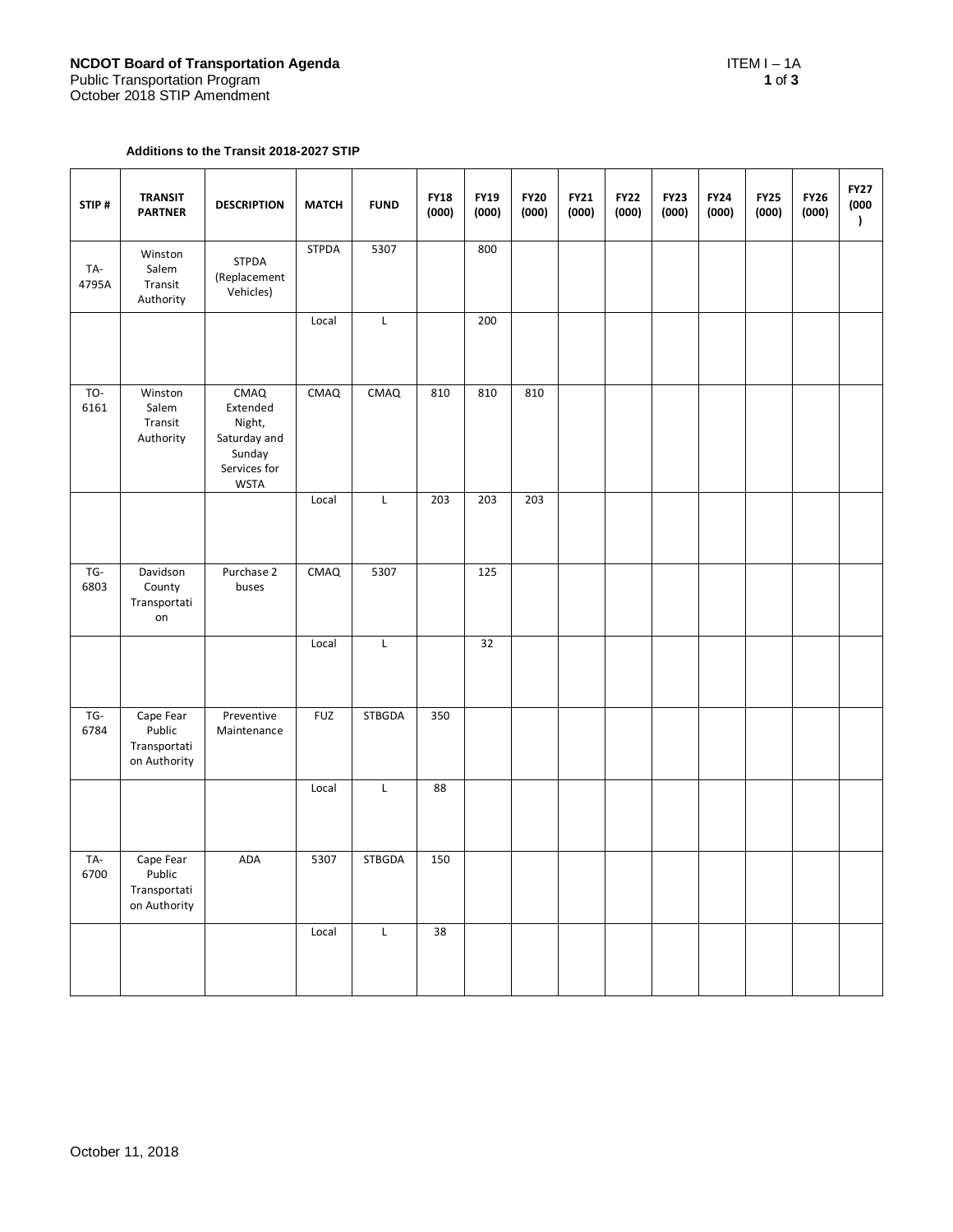## **NCDOT Board of Transportation Agenda** ITEM I – 1A Public Transportation Program **2** of **3** October 2018 STIP Amendment

| $TD-$<br>4721  | Cape Fear<br>Public<br>Transportati<br>on Authority         | Preventive<br>Maintenance | 5307       | STBGDA       | 1700 |     |    |    |    |    |    |    |    |    |
|----------------|-------------------------------------------------------------|---------------------------|------------|--------------|------|-----|----|----|----|----|----|----|----|----|
|                |                                                             |                           | Local      | $\mathsf L$  | 425  |     |    |    |    |    |    |    |    |    |
| TA-<br>4795A   | Winston<br>Salem<br>Transit<br>Authority                    | Replacement<br>Vehicles   | 5307       | <b>STPDA</b> |      | 800 |    |    |    |    |    |    |    |    |
|                |                                                             |                           | Local      | $\mathsf L$  |      | 200 |    |    |    |    |    |    |    |    |
| TA-<br>6682    | Durham,<br>Chapel Hill,<br>Carrboro                         | Replacement<br>Vehicle    | 5307       | CMAQ         |      | 400 |    |    |    |    |    |    |    |    |
|                |                                                             |                           | Local      | $\mathsf{L}$ |      | 100 |    |    |    |    |    |    |    |    |
| $TG -$<br>6186 | Piedmont<br>Authority for<br>Regional<br>Transportati<br>on | Routine<br>Capital        | <b>FUZ</b> | 5307         | 100  |     |    |    |    |    |    |    |    |    |
|                |                                                             |                           | Local      | L            | 25   |     |    |    |    |    |    |    |    |    |
| TG-<br>6185    | Piedmont<br>Authority for<br>Regional<br>Transportati<br>on | Routine<br>Capital        | <b>FUZ</b> | 5307         | 100  | 74  | 74 | 74 | 74 | 74 | 74 | 74 | 74 | 74 |
|                |                                                             |                           | Local      | $\mathsf L$  | 25   | 19  | 19 | 19 | 19 | 19 | 19 | 19 | 19 | 19 |